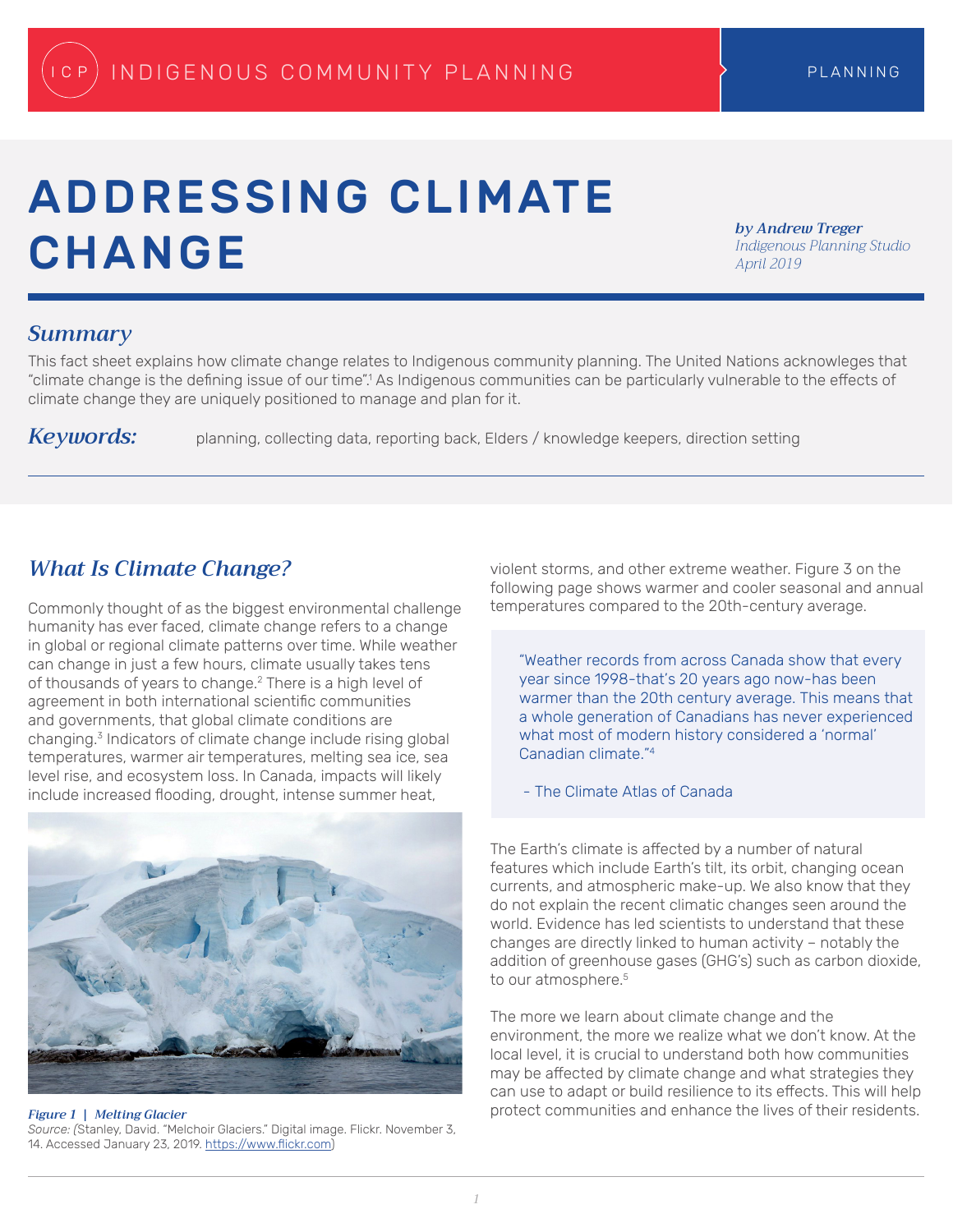## *How Does Climate Change Impact Indigenous Communities?*

While everyone on Earth will be affected by climate change, it is expected that Indigenous communities may be uniquely impacted<sup>6,7</sup>. Indigenous communities preserve a close connection with the land and work with natural resources, locations, and economic structures. This makes Indigenous communities more vulnerable to facing greater challenges as the climate changes. Many also rely on the environment for medicines and other cultural practices. The environment plays a critical role in these communities and one that is threatened if current climate trends continue.

While the impacts of climate change are different for each community, some potential effects are listed in Figure 2 below.

| Changes to water quality and quantity                  |
|--------------------------------------------------------|
| Loss of cultural sites/hunting/foraging areas          |
| Changes to landscape/ecology                           |
| Damage or loss of land or infrastructure such as roads |
| Loss of traditional knowledge                          |
| <b>Drainage Issues</b><br>ſr.                          |



As Figure 2 shows, not only does climate change pose a threat to the economies of these communities, it also threatens the culture and well-being of their residents. Someone who is on the land might notice changes in animal migration patterns, or that plants and trees are growing differently. The key is that these local changes are linked to a bigger pattern of global change.

Although more research is needed to understand the impacts of climate change in Indigenous communities, it quickly becomes clear that if these impacts are going to be avoided in the future, we have to act now.

# *Whose Responsibility Is It?*

Climate change is a global problem that will require international attention and action if its effects are to be reduced and managed. Canadian municipal, provincial, and federal governments are currently trying to address climate

change on a number of levels', however, progress has been slow. But climate change can also be addressed at the local or individual level. It is up to every person and community to decide for themselves what their responsibility is in addressing climate change.

Although Indigenous communities may often contribute the least to climate change, they are some of the first to see to its effects. In this way, Indigenous communities are uniquely positioned to manage and plan for it.

*Although Indigenous communities may often contribute the least to climate change, they are often some of the most vulnerable and first to see to its effects. In this way, Indigenous communities are uniquely positioned to manage and plan for it.*

## *How Can the Issue of Climate Change Be Made a Part of the Planning Process?*

Generally, planning is a multi-step process meant to help take you from where you are to where you want to be. In this way, climate change can and should be made a part of a community planning process as all communities will have to deal with the effects of climate change sooner or later.

Although different frameworks could be used to address climate change in a community, a series of guidebooks provided by the Centre for Indigenous Environmental Resources (CIER) (in partnership with various other agencies), outline one potential process which is highlighted below:<sup>8</sup>

1. Select a project team or working group to look at the issue.<sup>9</sup> As communities can have a range of contexts and resources, it is important to select a team that

#### *Figure 3 |* Changes in the Observed Mean Temperature Data in Canada.

*Source:* (Prairie Climate Centre. "The Chaging Temerature of Canada" Digital image. Prairie Climate Centre. October 31, 2017. Janurary 26, 2019. [http://](http://prairieclimatecentre.ca/2017/10/seeing-is-believing-historical-records-prove-canada-is-warming/.)) [prairieclimatecentre.ca/2017/10/seeing-is-believing-historical-records-prove-canada-is-warming/.\)](http://prairieclimatecentre.ca/2017/10/seeing-is-believing-historical-records-prove-canada-is-warming/.))

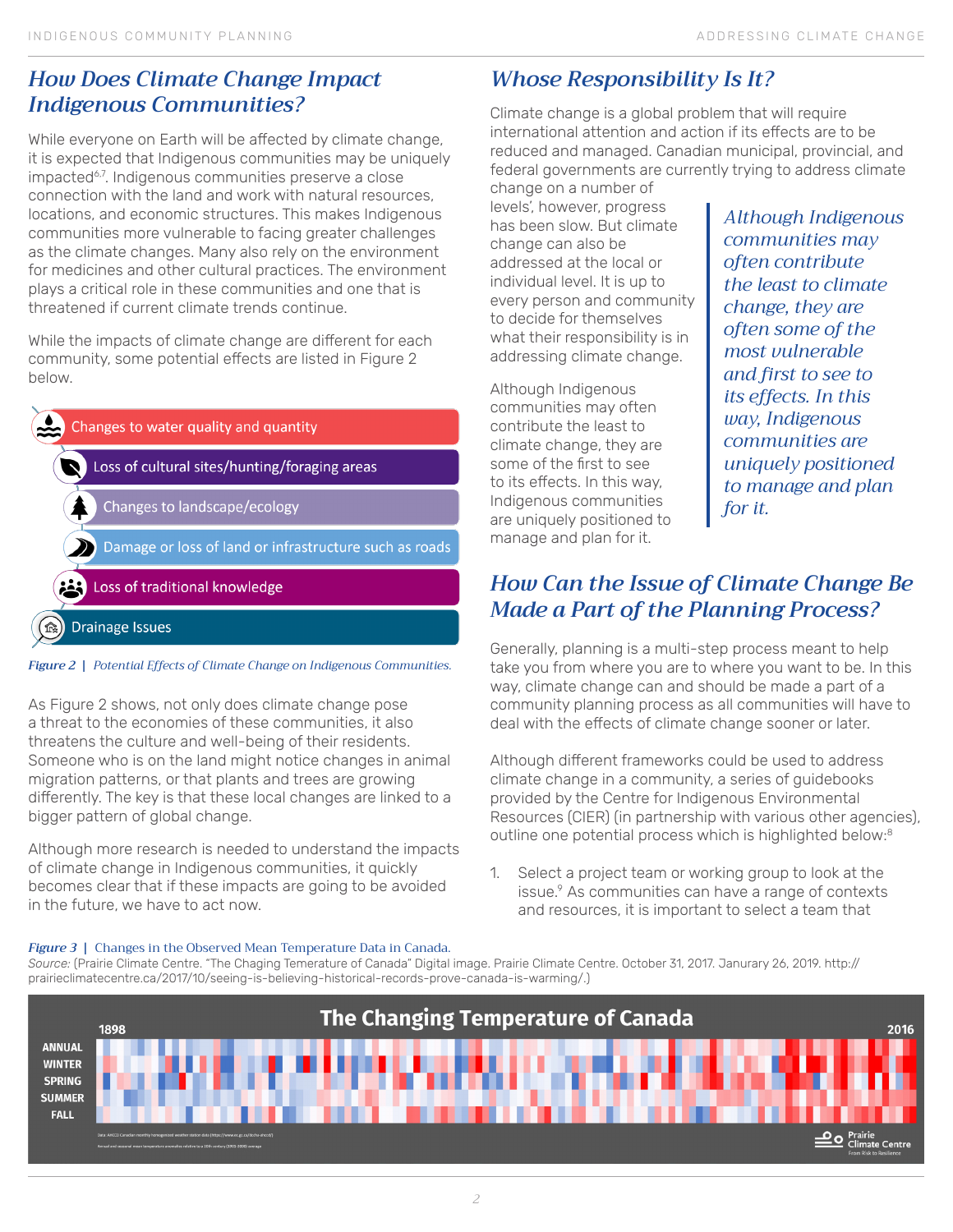understands the community and who can communicate and work well with other community members. The working group should have a general understanding of climate change as well as a sense of how it fits into the general priorities and vision for your community as a whole.

- 2. Have the working group look at the specific impacts on your community.10 Impacts can range in terms of scale and severity. This step could involve speaking with elders or brainstorming with other community members about where they have seen evidence of climate change.
- 3. Have the working group get a better sense of both the vulnerabilities of your community and any factors that influence these vulnerabilities.<sup>11</sup> Ask questions like, "Is flooding an issue in your community? And if so, where is flooding the worst?" This can help you begin to identify strategies that reduce risk and improve sustainability and resiliency in community planning.
- 4. Identify solutions that could be put in place at the community level.12 This may the most difficult step as climate change is a complex issue and a community can only do so much on their own. Solutions could include identifying areas for a firebreak or drainage swale. In other words, things that are realistic and also impactful. Searching for funding for the fifth stage could also take place in this step,
- 5. Implement and take action.<sup>13</sup> Taking "action" could include a variety of activities that were identified in the previous step. This could include working or creating a project, policy, or initiative that you have found would benefit the community's climate change resiliency.
- 6. Monitor progress and change over time.14 Gathering this data is very important as it will be useful for tracking your success and help future community members continue to address climate change.

A diagram outlining this framework is shown in Figure 4. Each of these steps belongs to a larger overall process and take time, repeated consultation, and strong decision making. In many cases, it might be useful for the community or working group to make an action plan to help in implementation of effective change.

# *How Do You Begin?*

Many Indigenous and northern communities have begun monitoring and addressing climate change. Action plans utilize traditional knowledge to help implement goals the community has identified.

> For more information, see the *Creating Action Plans* fact sheet.



*Figure 4 | Potential Planning Process for Indigenous Communities Adapted from* Centre for Indigenous Environmental Resources. (2006). Climate Change Planning Tools for First Nations Guidebooks. Retrieved from Centre for Indigenous Environmental Resources: [http://www.yourcier.org/](http://www.yourcier.org/climate-change-planning-tools-for-first-nations-guidebooks-2006.html) [climate-change-planning-tools-for-first-nations-guidebooks-2006.html](http://www.yourcier.org/climate-change-planning-tools-for-first-nations-guidebooks-2006.html)

The scope of this work has ranged from joining advocacy initiatives to building partnerships to the creation of community action and land use management plans. Building resilience and sustainability in a community along with adopting strategies that fit the community is key to success. Consultation and knowledge building go hand in hand in this process and are likely needed to reach long-term goals.

Although every community has limitations in terms of available funding and people power, there are some climate change supports that communities can access.

Examples of programs and/or initiatives have included:

- The First Nation Adapt Program
- Indigenous Community-Based Climate Monitoring Program
- Climate Change and Health Adaptation Program
- Northern Responsible Energy Approach for Community Heat and Electricity Program
- Climate Change Preparedness in the North Program
- Indigenous Climate Action
- Center for Indigenous Environmental Resources

These supports range in function and level of support. Some provide direct funding while others offer research and information.

If you are interested in knowing more about the effects of climate change in your area, your local community office may either have some resources that can help you or may be able to put you in touch with someone who does. The Praire Climate Center, Environment and Climate Change Canada, and Manitoba Sustainable Development are other resources.